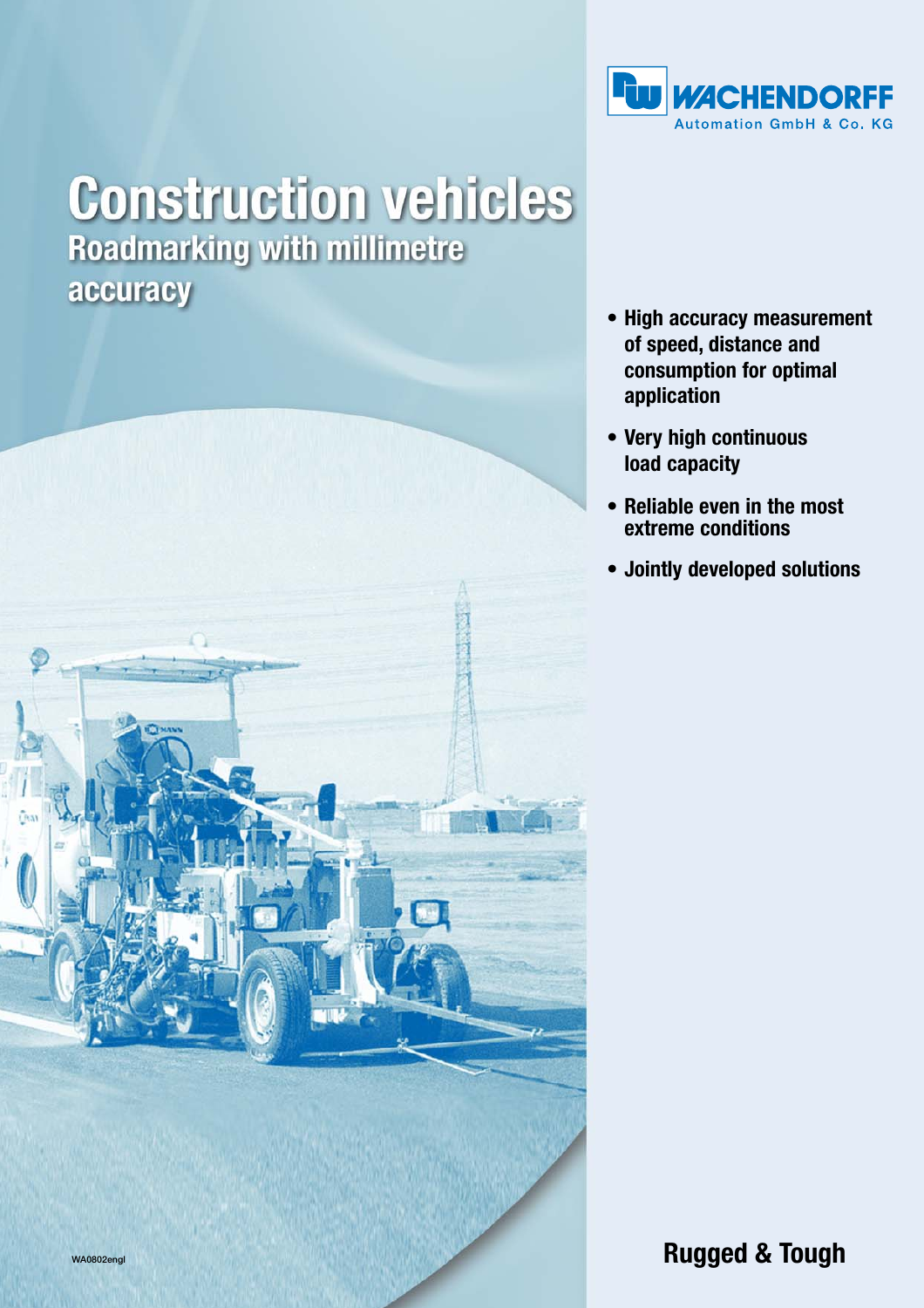



## How the white lines appear on our roads

The road network in Germany alone encompasses more than 200,000 kilometers - covered just about everywhere with painted lines showing the centre or edge of the carriageway or restricted areas such as box junctions. Wachendorff encoders are used to ensure the precise application of these road markings.

Every day we drive next to them or over them – road markings. Most of the time we are oblivious to them – they only really register when they are not there and we lose track of the road or are forced to slow down.

The white lines at the edge of the road or in the centre of the carriageway are an important safety factor and ensure clearly visible traffic flow and improved orientation for drivers.

The rules concerning how and where these road markings are to be applied is well defined in Germany in the road traffic regulations and relevant directives. Precision is of immense importance and the application of these white lines is a factor that needs to be costed in during road construction. Clearly the procedure has to be done correctly the first time round, otherwise the paint would have to be laboriously removed; this not only costs money but normally results in considerable traffic delays. This means that both the men and their machinery have to work very accurately. Moreover the white compound has to dry as quickly as possible, so that the road can be opened to traffic again without major delay.

These white lines on the carriageway are made up of a wide variety of substances according to the application in question. Some need to be heated, others have two components that need to be mixed together immediately prior to application. Yet again, others are applied not as a solid line but as thick drops, so that when they are driven over they create a loud rumbling noise, acting as a warning to the driver. Finally, for light reflexion purposes, very small fine glass beads are scattered over the damp material. All in all, quite complex procedures, which place high demands on the machine. As

they have to be used in all types of weather and windy conditions, the machines have to be both rugged and at the same time be able to work with high accuracy.

World leader in this market is the Hofmann company from Rellingen, near Hamburg, which has been manufacturing road marking machines since as far back as 1952; Hofmann supplies a wide variety of machines from small hand-controlled machines up to high-performance roadmarking trucks that can hold up to 3000 litres of sprayable thermoplastic compound. This family business is always making the news thanks to its innovations – for example, due to its machines, which were the first in the world to be able to work when the road bed is damp or wet. The success here of so many innovations that are 'Made in Germany' is clear to be seen: 90 % of all the machines they manufacture are exported and in use worldwide – in each case adapted to the local climatic conditions and technical requirements. Also on the agenda at Hofmann are special machines, manufactured to customers' requirements.

In Rellingen they prefer generally not to rely on off-the-shelf components. Their vertical range of manufacture is impressive; around 100 highly-qualified skilled workers produce inhouse the majority of individual components that are used in their machines. One of the rare exceptions to this: an encoder, supplied by the Wachendorff company.

Wachendorff, also a family business, based in the Rheingau, has a company philosophy similar to that of Hofmann; it designs and manufactures its own encoders in-house, to a large extent by hand and with the utmost care and attention, so that they are able to meet the high quality requirements of their Rellingen-based customer.

Encoders are essential in marking technology, as they provide precise information regarding the distance covered – after all, when it comes to a line in the centre of the road, all the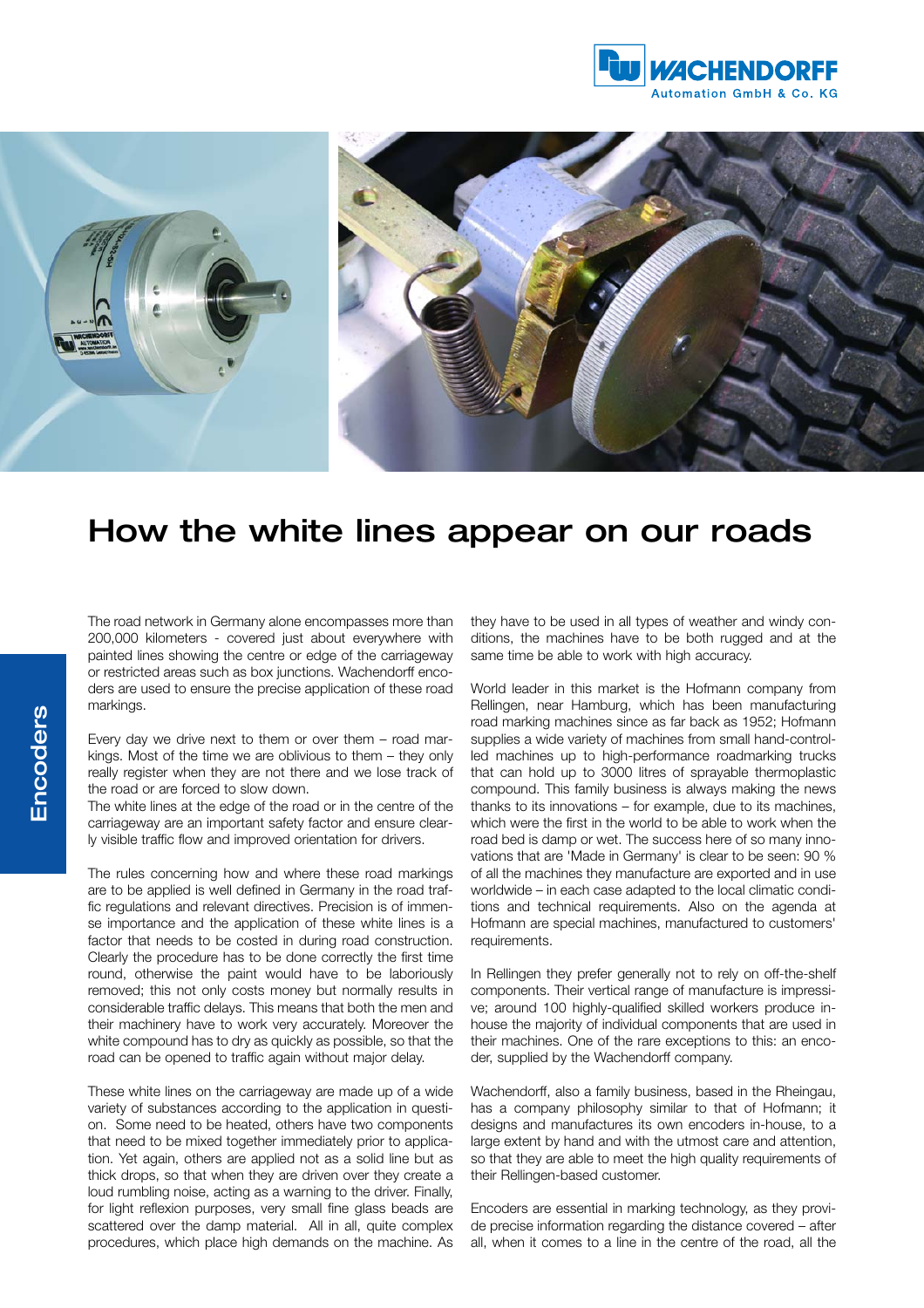

lines should be exactly the same length. The Wachendorff encoder used in the Hofmann machines is based on the standard model WDG 58B; however it has been customized in line with the wishes of the Hofmann company, featuring a longer, reinforced shaft and special bearings. The housing has also been slightly modified and is equipped with a socket that accepts a plug connector used in all Hofmann machines.

"We adapted our encoder, so that it fitted into the already existing system at Hofmann", explains Stephan Rump, who works for Wachendorff. Special solutions, such as this, are not unusual for him. Such solutions can be implemented quickly and cost-effectively at Wachendorff, especially as all the employees, starting from R&D via production and through to after-sales service, are housed under one roof at the Geisenheim factory location. Short distances and communications that run smoothly between the individual departments ensure extremely fast reaction times.

"We were especially impressed by the ruggedness of the Wachendorff encoders", says Jens-Uwe Eymers, who is the control engineer at Hofmann and responsible for the high precision functioning of their marking equipment. Not only is the encoder in later use subjected to the effects of weather and vibration – but it itself acts as a bearing and must tolerate high loads. "In our experience it is the Wachendorff devices that best withstand these challenges," he comments, making the point that this is the reason why his company insists on the devices from the Rheingau.

However even the standard encoders featured in the Wachendorff catalogue can tolerate extremely high loads. Their design combines precision mechanics and a compact optical track with high-performance noise-resistant electronics. In addition they boast a high level of protection and a very wide operating temperature range. This makes Wachendorff encoders amongst the safest, most rugged devices available in the market.

The WDG58 series of encoders is now available with up to 25,000 pulses per revolution. These higher resolutions of 10,000, 12,500, 20,000 or 25,000 ppr for the hollow and solid shaft encoder series WDG58 now allow for even more precise measurement.



Fig 1: Marking machine for road marking



Fig 2: WDG 58 encoder employed on the front wheel







Fig 4:

Impact and vibration resistant mounting. A special measuring wheel offers virtually non-slip measurement